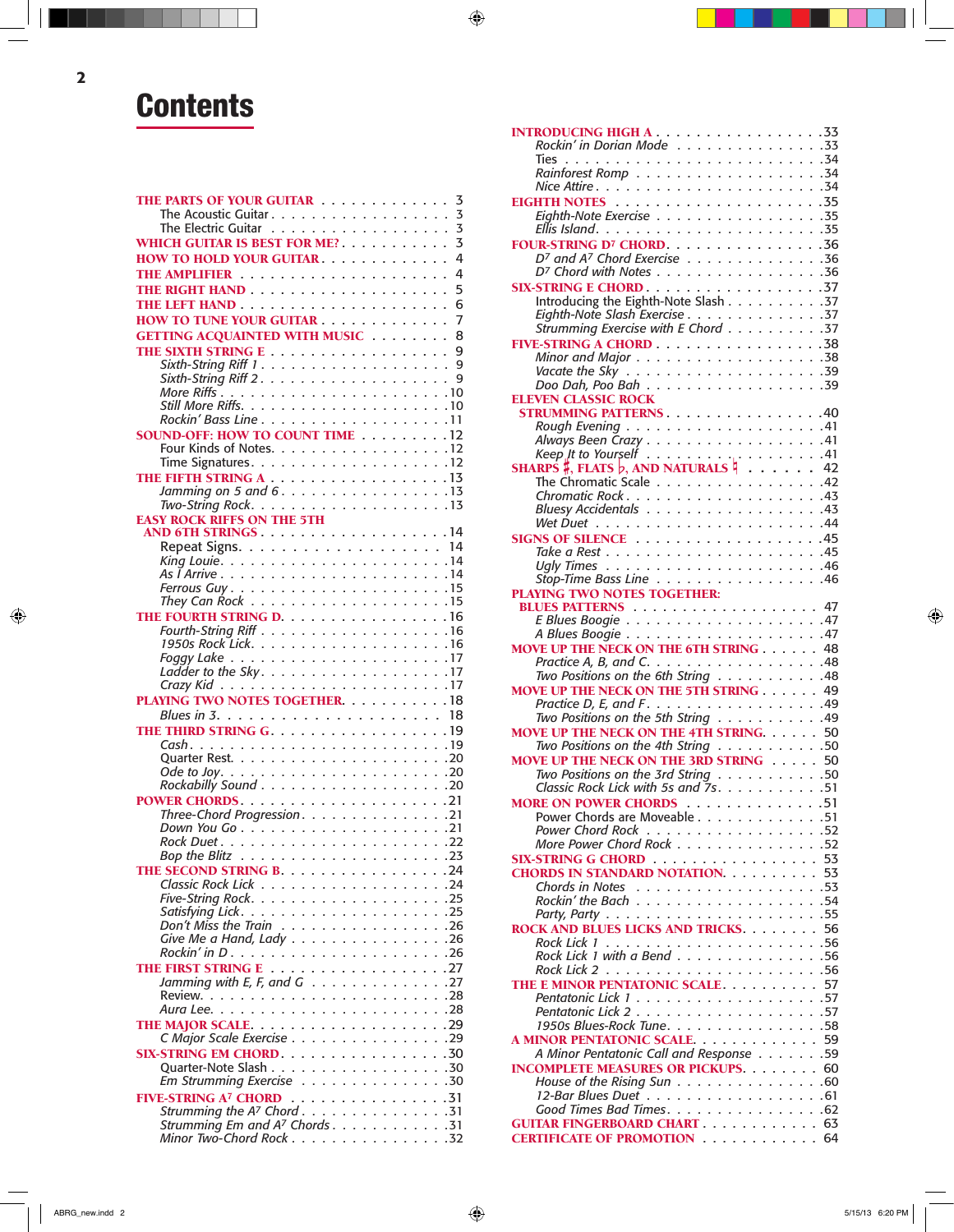

This song is a *duet*, which is a piece written for two performers. You can play either the first or second part. Have a teacher or friend accompany you. Do this with all of the duets in this book.